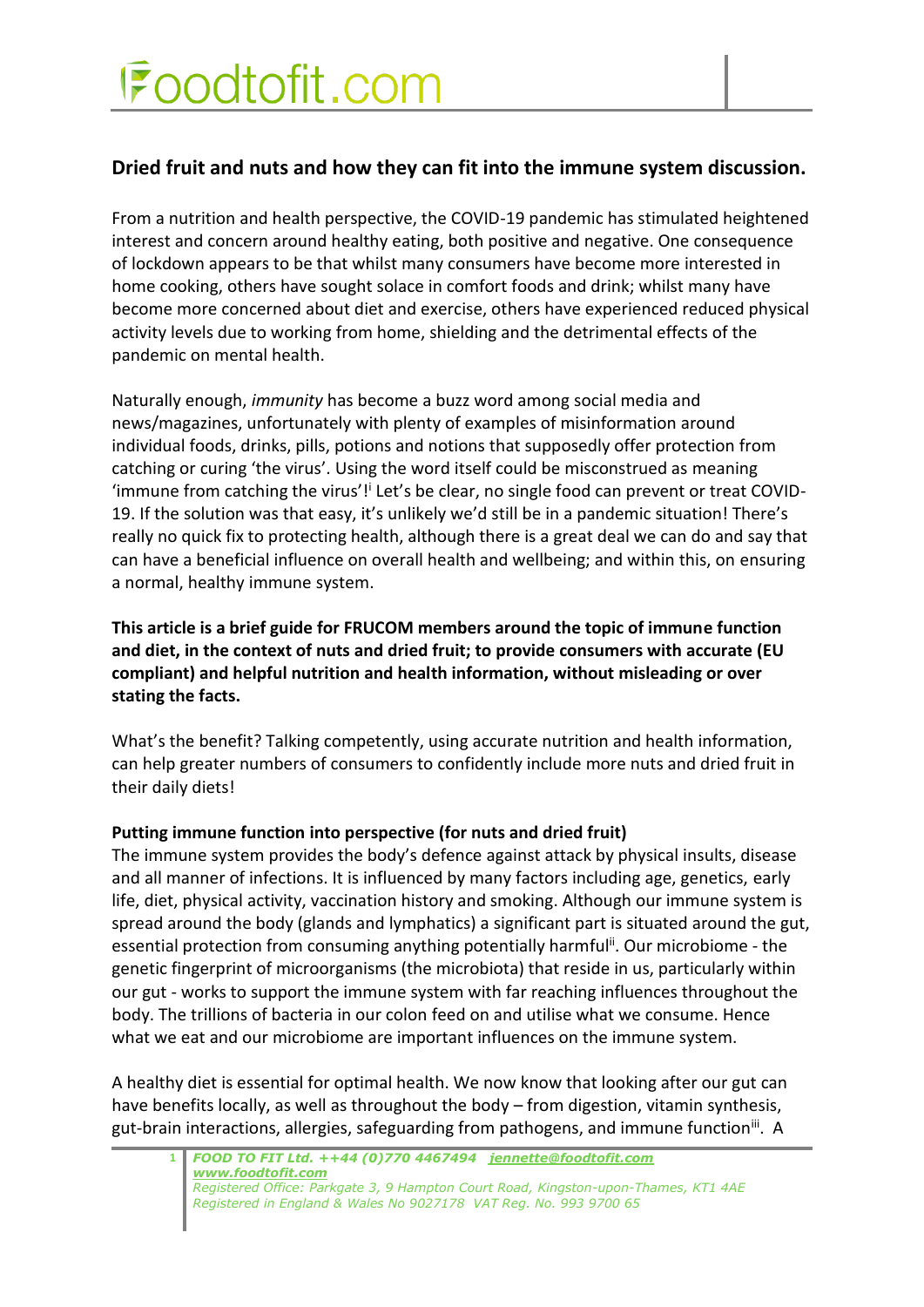# Foodtofit.com

balanced and varied diet with foods from the four main food groups (vegetables & fruits; meat & alternatives; dairy & alternatives; and starchy carbohydrates) is good insurance for keeping everything in optimal working order. This means choosing wholegrains, legumes, nuts and seeds, vegetables, salads and fruits, alongside animal and/or plant protein sources.

Key nutrients with a role in supporting the immune system, that are discussed within the scientific literature include vitamins A, B6, B12, C, D, E, folate, copper, iron, magnesium, selenium, zinc and omega-3 fatty acids<sup>iv v</sup>. Nuts and dried fruit collectively provide very many of these nutrients and much more, although EU regulations are more specific and limited in what and how function health claims can be made. This is in order to avoid misleading consumers, or giving a false sense of security, for instance taking all these nutrients as a supplement would be no guarantee for 100% immune function! Additionally EU regulations do not allow information for generic groups to be used to support health claims for promoting any individual food or drink. As such, when including nutrition and health claims on pack or in any promotional material, it is necessary to ensure the claims are specific to the pack contents- whether for an individual nut, dried fruit or a mix.

Here are examples for hazelnuts, raisins and figs to illustrate specific claims that can be included relevant to current interest in our immune function. For more information on how to use nutrition and health claims in the EU, FRUCOM now have basic reference tools for hazelnuts, raisins and figs - please check out our website [www.frucom.eu](http://www.frucom.eu/) and contact us at [info@frucom.eu](mailto:info@frucom.eu)

**A balanced and varied diet and lifestyle, together with sufficient exercise and sleep and avoiding smoking and excessive stress is important for good health and optimising your immune system. Nuts and dried fruit can play a useful role as part of a balanced diet, contributing a range of nutrients, including an easy source of fibre. Specifically:**

- **Figs are a source of copper, which contributes to the normal function of the immune system.**
- **Raisins are a source of iron and copper, which contribute to the normal function of the immune system.**
- **Hazelnuts are high in folate, copper and vitamin B6, and a source of iron and zinc, all nutrients which contribute to the normal function of the immune system.**

Some useful notes:

- 1. The health claims relate to the NUTRIENT and not the food directly. It is therefore essential to demonstrate (and state) that a food provides 'a source of' or is 'high in' the nutrient (as appropriate) in order to be able to utilise the claim.
- 2. Use of the word *normal* is of paramount importance because the nutrient function relates to the body's requirements for basic healthy functioning. This is quite distinct from helping to *'boost', 'enhance', 'repair'*, or even *'optimise'*, words which should